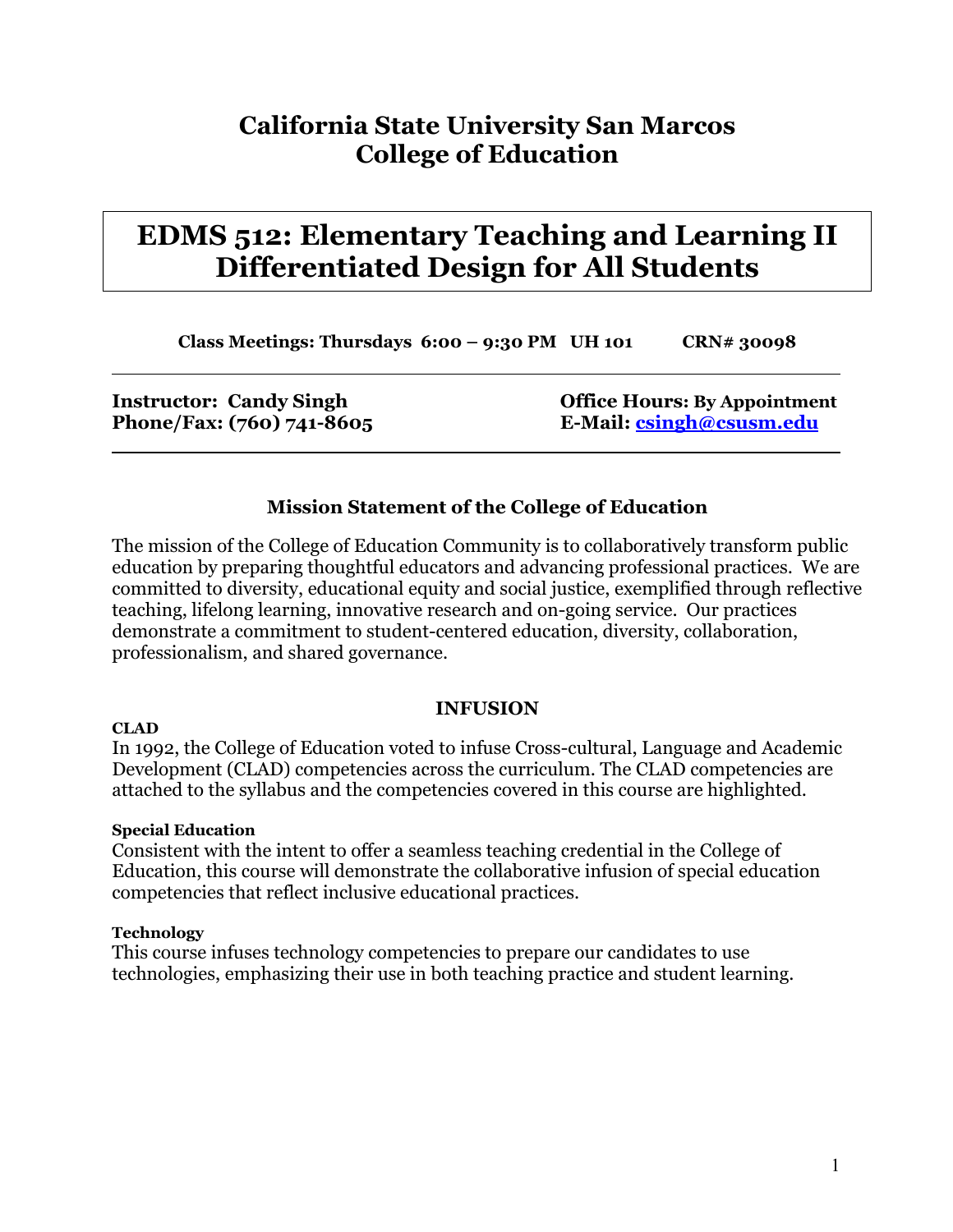### **COURSE DESCRIPTION**

This collaboratively designed two-semester course is an introduction to the teaching and learning of all students. The course accentuates the principles prescribed in the Mission of the College of Education: diversity, educational equity and social justice, reflective teaching, and lifelong learning. The course infuses general and special education standards, and includes web-based components and participation in public schools. The online site may be accessed at [www.courses.csusm.edu.](http://www.courses.csusm.edu/) Students will be required to do some assignments online.

#### **REQUIRED TEXTS AND WEB SITES**

- Burden, Paul and Byrd, David (2003). *Methods for Effective Teaching, 3rd Addition* (packaged with Videoworkshop and Research Navigator), Pearson Education (ISBN 0- 205-41219-X)
- Wong, Harry (1998). *The First Days of School: How to be an Effective Teacher*, Harry Wong Publications

#### **CALIFORNIA STANDARDS FOR THE TEACHING PROFESSION**

- $\triangle$  Engaging and supporting all students in learning
- $\triangle$  Creating and maintaining effective environments for student learning
- Understanding and organizing subject matter for student learning
- $\triangle$  Planning instruction and designing learning experiences for all learners
- $\triangle$  Assessing student learning
- Developing as a professional educator

#### **TEACHER PERFORMANCE EXPECTATIONS**

Candidates for the Multiple Subjects Credential will:

- 1. make multiple subject matter comprehensible to all students by planning and designing instruction that reflects an understanding of the state-adopted academic content standards (TPE 1)
- 2. monitor and support student learning during instruction (TPE 2)
- 3. use, interpret, and give feedback on formal and informal assessment measures (TPE 3)
- 4. make content accessible to all learners (TPE 4)
- 5. ensure the active and equitable engagement of all students in the learning process  $(TPE<sub>5</sub>)$
- 6. employ developmentally appropriate teaching practices to all learners (TPE6a-d)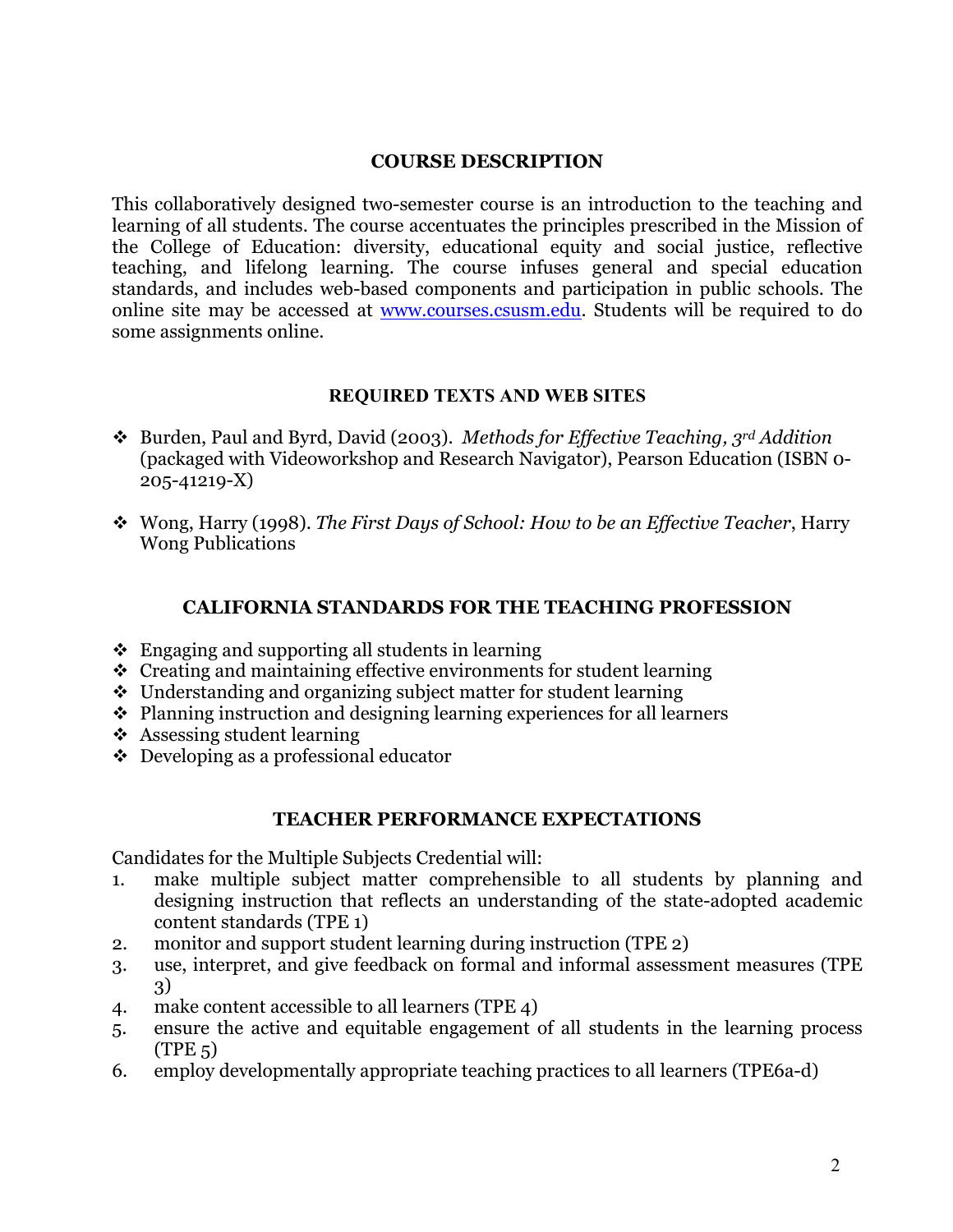- 7. demonstrate knowledge and understanding of theories, principles, and instructional practices for teaching English language learners, and employ linguistically appropriate teaching practices for English learners (TPE 7)
- 8. demonstrate the ability to identify and design effective instruction for the needs, abilities, and development of all children and adolescents (TPE 8)
- 9. demonstrate the ability to use collaboration, preferral (e.g., Student Study Team) and referral processes (e.g., IEP, ITP) to ensure the development of appropriate instruction for learners with unique learning characteristics (TPE 9 and TPE 12)
- 10. plan and design learning experiences for children and adolescents that include goals, strategies, activities, materials, and use of technology, that coordinate effectively with academic content and the needs, abilities, and development of all children and adolescents (TPE 9)
- 11. demonstrate the ability to create, maintain, and reflect upon effective environments for student learning by designing a unit plan that includes authentic reference to effective instructional time allocation and instructional time management (TPE 9 and TPE 10)
- 12. demonstrate the ability to maintain effective social environments for student learning by including positive behavior supports and addressing social and emotional development of students in a classroom management plan (TPE 11)
- 13. develop as a professional educator by demonstrating their knowledge and understanding of the professional, legal, and ethical obligations of the teaching profession (TPE 12 and TPE 13)

## **COE ATTENDANCE POLICY**

Due to the dynamic and interactive nature of courses in the College of Education, all students are expected to attend all classes and participate actively. At a minimum, students must attend more than 80% of class time, or s/he may not receive a passing grade for the course at the discretion of the instructor. Individual instructors may adopt more stringent attendance requirements. Should the student have extenuating circumstances, s/he should contact the instructor as soon as possible

### **PROFESSIONAL AND ADMINISTRATIVE REQUIREMENTS**

- $\triangleleft$  Attend all class sessions, be on time, stay for the entire session, and contact the instructor and your class buddy when you must miss all or part of class.
- Use "person-first" language in all written and oral assignments and discussions (e.g., "student with autism" rather than "autistic student").
- Word process and keep copies of all written work (for use as professional portfolio entries).
- $\div$  Complete and hand in all assignments on the given due dates for full credit. If you have extraordinary circumstances that impact completion of your assignments please let the instructor know.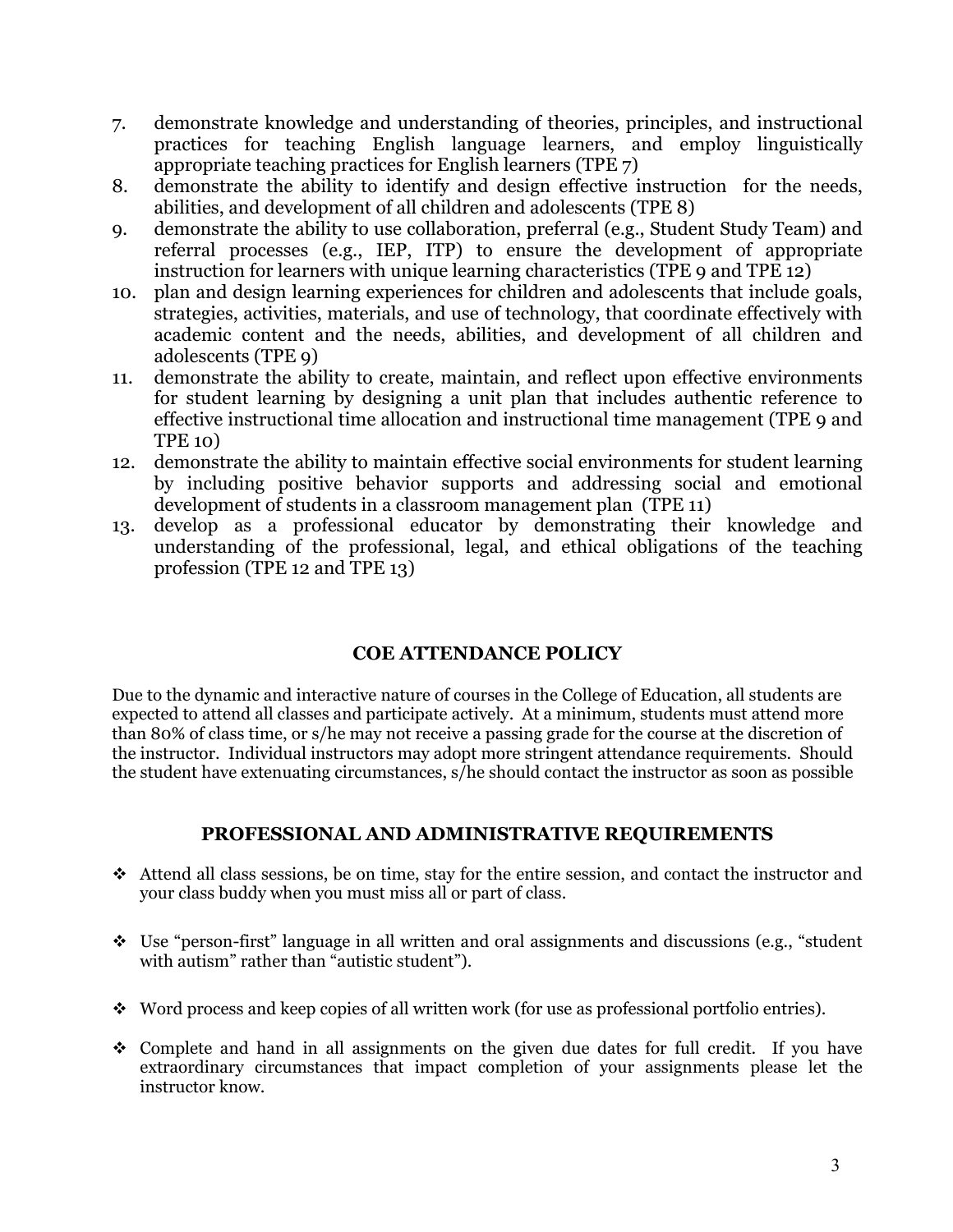- Any time you have questions or concerns, please contact your instructor immediately.
- Participate in class discussions and group activities, and demonstrate positive interpersonal skills with classmates and guests.

# **ASSIGNMENTS AND GRADING**:

- **Reading/Video Journal (HW: 10 Points):** The nature of this class relies heavily on classroom dialogue. Therefore attendance and preparation for class are essential. Written reading/video response notes designed to assess attendance in class and preparedness for class will be due at the beginning of each class session. Reading/video logs will reflect your thoughts on assigned readings/videos for that date. Individual reading/video logs are not graded; rather their timely submissions are noted and points are assigned on the basis of having completed the assignment for the semester. Reading/video logs will not be accepted late.
- **Education Article Analysis Quick Writes (IC: 20 points):** As we analyze and discuss various articles from *Research Navigator*, you will be asked to complete "quick writes" (in class writing response) regarding a given article. Quick writes should include the title and author of the article, a brief overview of the main ideas and an analysis of your thinking regarding the topic and how it relates to issues covered in class and other assigned readings. **There will be no make-ups for these writing assignments if you are absent.**
- **Integrated Unit Plan and Presentation (ICand HW: 25 Points):** Working in a team of 3 people, create a 3 week integrated, multidisciplinary unit around a theme of your choice. Each student will be responsible for presenting 1 week of the plan using some type of technology.
- **Observation of a Differentiated Classroom (HW: 20 points):** Observe a heterogeneously mixed classroom at a public school. Identify 2 students with special instructional or behavioral needs. Write a structured observation report that includes observed work habits and behaviors and information from talking with the children's teacher(s). Make appropriate recommendations for supporting the students' success in the school, based upon data gathered and knowledge of the principles of a differentiated classroom.
- **Example 10** Paper (HW: 15 points): Write a 4 page paper outlining your developing philosophy of education connected to instruction and student learning.

## **Attendance/Participation (10 points)**